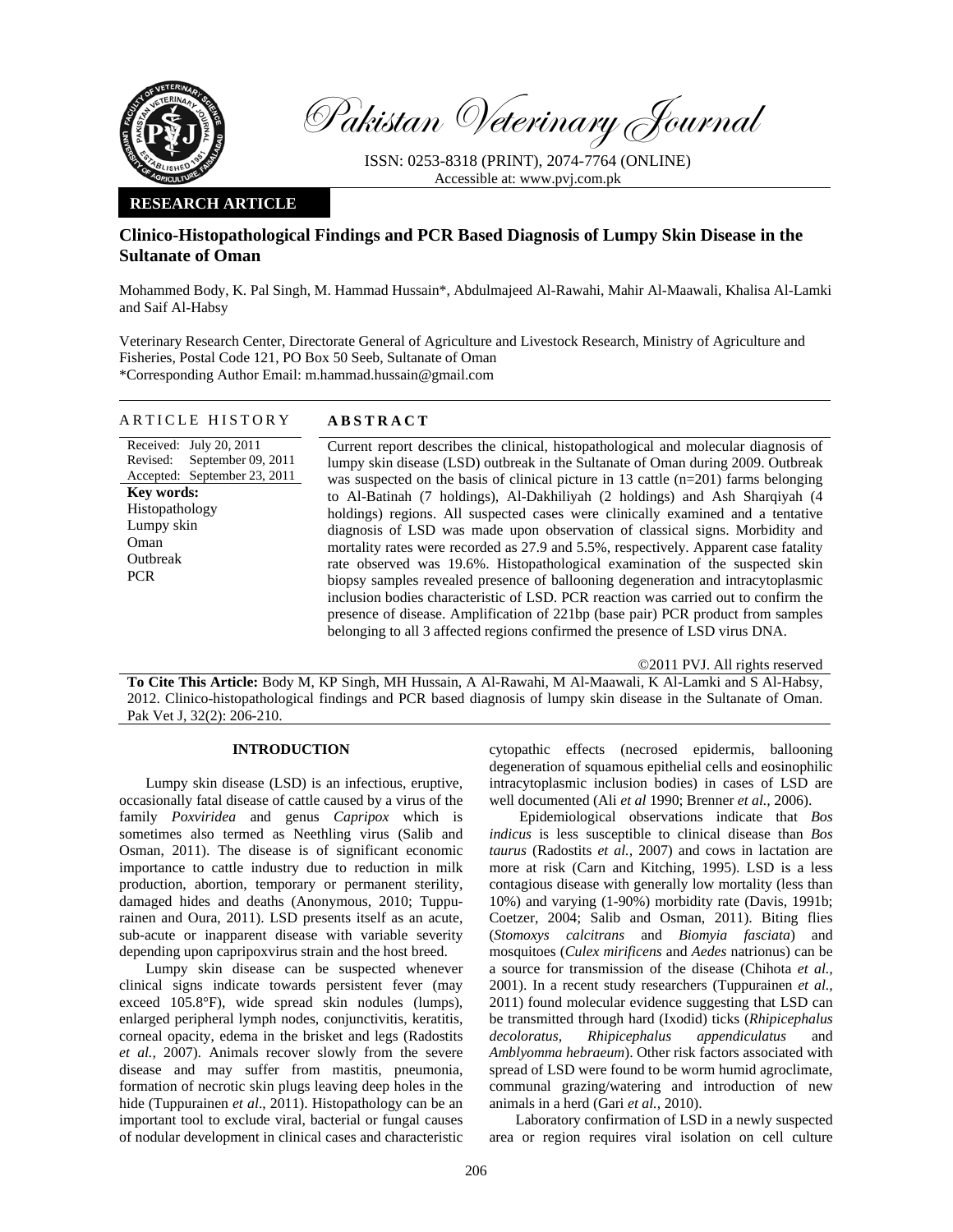(Davis, 1991a) or positive polymerase chain reaction (PCR) to confirm the LSD virus DNA (Anonymous, 2010). Both conventional (Gerrit *et al.,* 2005; Tuppurainen *et al.,* 2005) and quantitative real time PCR methods for diagnosis are well documented (Bowden *et al.,* 2008; Balinsky *et al.,* 2008) and hold an edge over other methods like electron microscopy, viral isolation and ELISA in terms of availability, sensitivity and specificity (Awad *et al.*, 2010).

To date, many vaccines had been tried to control the LSD and it is concluded that in the wake of an outbreak cattle can be protected against LSD by using the strains of capripoxvirus derived from sheep or goats (Kitching, 2003). Although, commercial live attenuated LSDV vaccines are available but their use in countries previously free from disease is not recommended because of the potential safety issues as skin lesions containing high titers of virus can develop in vaccinated animals that may disseminate the virus through vectors (Brenner *et al.,* 2009; Tuppurainen and Oura, 2012).

The disease was first described in Northern Rhodesia (currently Zambia) in 1929 and then a rapid spread was observed in cattle over most of the African continent (Davis, 1991b). LSD was first reported outside Africa in Middle East (Brenner *et al.,* 2006; El-Kholy *et al.,* 2008) in 1991. More recent outbreaks of LSD have been reported in Egypt (2006), Israel (2006 and 2007), Palestine (2007 and 2008) and Bahrain (2006-2009) (Anonymous, 2011). LSD was possibly introduced in the region through import of live animals from endemic countries of African continent (Shimshony and Economides, 2006). If not controlled properly, a further spread of LSD into Asia (east) and Europe (north) through Middle East and Turkey is possible (Tuppurainen and Oura*,* 2012). LSD is an OIE listed disease and is, therefore, subjected to continuous surveillance. Current report describes the occurrence of lumpy skin disease in the Sultanate of Oman in 2009, where both clinical and laboratory confirmations were made.

#### **MATERIALS AND METHODS**

**Clinical and field investigations:** On April 7, 2009 a disease clinically resembling LSD was reported by local veterinarians in native cattle of Al-Batinah region. On April 13, 2009 the disease was also suspected in the (Ash Sharqiyah and Al-Dakhiliyah) regions (Fig. 1). All the affected cattle showed almost similar clinical picture. Following these reports, field and laboratory investigations were commenced by the Veterinary Research Center (VRC) to identify the cause. Clinical picture indicated towards a possible outbreak of LSD and as a control measure affected herds were vaccinated by using the sheep and goat pox vaccine Kenya strain as per recommendations i.e.  $log^{10} 3.7$  TCID<sub>50</sub> (50% tissue culture infective dose) (Davis, 1991a; Brenner *et al.,* 2006; Anonymous, 2010). Clinical outbreaks that started with appearance of first cases are still ongoing and 113 outbreaks of LSD were reported to OIE in 2010 (Anonymous, 2011).

**Laboratory investigations:** Representative pieces of skin nodules from all clinical cases (n=56) were collected in sterilized containers. Samples were then fixed in 10% buffered formalin and transported to pathology section of VRC. The tissues were processed to obtain 4-5 µm thick paraffin embedded sections and were stained with hematoxylin and eosin (Anonymous, 2010).

A polymerase chain reaction (PCR) was carried out for the confirmation of disease by using commercial 'Lumpy Skin Disease Virus PCR kit' (Shanghai ZJ Bio Tech Co, Ltd, China) by strictly following manufacturer's recommendations. Briefly, 100 mg homogenized tissues from skin lesion was taken for DNA extraction through DNA extraction buffer supplied by the manufacturer. For each reaction master mix was prepared by adding 35µl reaction mix with 0.4µl of enzyme mix. Each reaction tube was then poured with 5µl of extracted DNA and 35µl of master mix. Thermocycler was set to following protocol: 94°C for 2 min, 1 cycle; 93°C for 15 sec, 55°C for 30 Sec, 72°C for 30 sec, 35 cycles. PCR product was electrophoresed in 1.5% agarose gel until the DNA samples have migrated a sufficient distance through gel. The PCR results were considered positive for LSD virus DNA when a 221bp product was observed.

#### **RESULTS**

**Clinical and field investigations:** First suspected cases were observed by the local veterinarians during the month of April (2009) in Al-Batinah region. Outbreaks were recorded in 7 different holdings from wilayats of Rustaq (5 farms) and Al-Musanaa (2 farms). In total 94 cattle were present in these farms with 26 affected animals. Moreover, 4 deaths were also recorded in these farms due to same disease. Later in the same month outbreaks were also recorded in Al-Dakhiliyah (2 farms in wilayat Nizwa) and Ash Sharqiyah regions (4 farms in wilayat Ibra). Out of 55 susceptible cattle in Ash Sharqiyah region, 14 were found in clinical disease and one death was recorded. A total of 52 susceptible cattle were present in 2 affected farms in wilayat Nizwa (Al-Dakhiliyah region) where 16 animals were found in clinical disease and 6 deaths were recorded (Table 1).

Affected animals showed severe clinical signs characterized by generalized skin nodules of 2-3 cm in diameter (Fig. 2), enlarged peripheral lymph nodes, edema of the dependent parts (brisket and forelegs) (Fig. 3), lacrimation and corneal opacity (Fig. 4). With the progression of disease the nodules became necrotic, and eventually a deep scab formed (sit-fast) (Fig. 5). The small ruminants (sheep and goat) housed with disease affected cattle did not show any symptom of the disease.

Analysis of the outbreak statistics (Table 1) revealed a relatively consistent morbidity rate with highest value in Al-Dakhiliyah region (30.8%) followed by Al-Batinah (27.6%) and Ash Sharqiyah (25.4%) regions,  $\chi^2$ =0.38 (2df), p=0.38. Highest mortality rate was observed in Al Dakhiliyah region (11.5%) followed by Al-Batinah (4.3%) and Ash Sharqiyah (1.8%) regions,  $\chi^2$ =5.38 (2df), p=0.07. Case fatality rates were significantly different ( $\chi^2$ =17.48,  $df=2$ ,  $p<0.001$ ) among all the regions with highest values observed in Al-Dakhiliyah (37.5%) followed by Al-Batinah (15.4%) and Ash Sharqiyah (7.1%).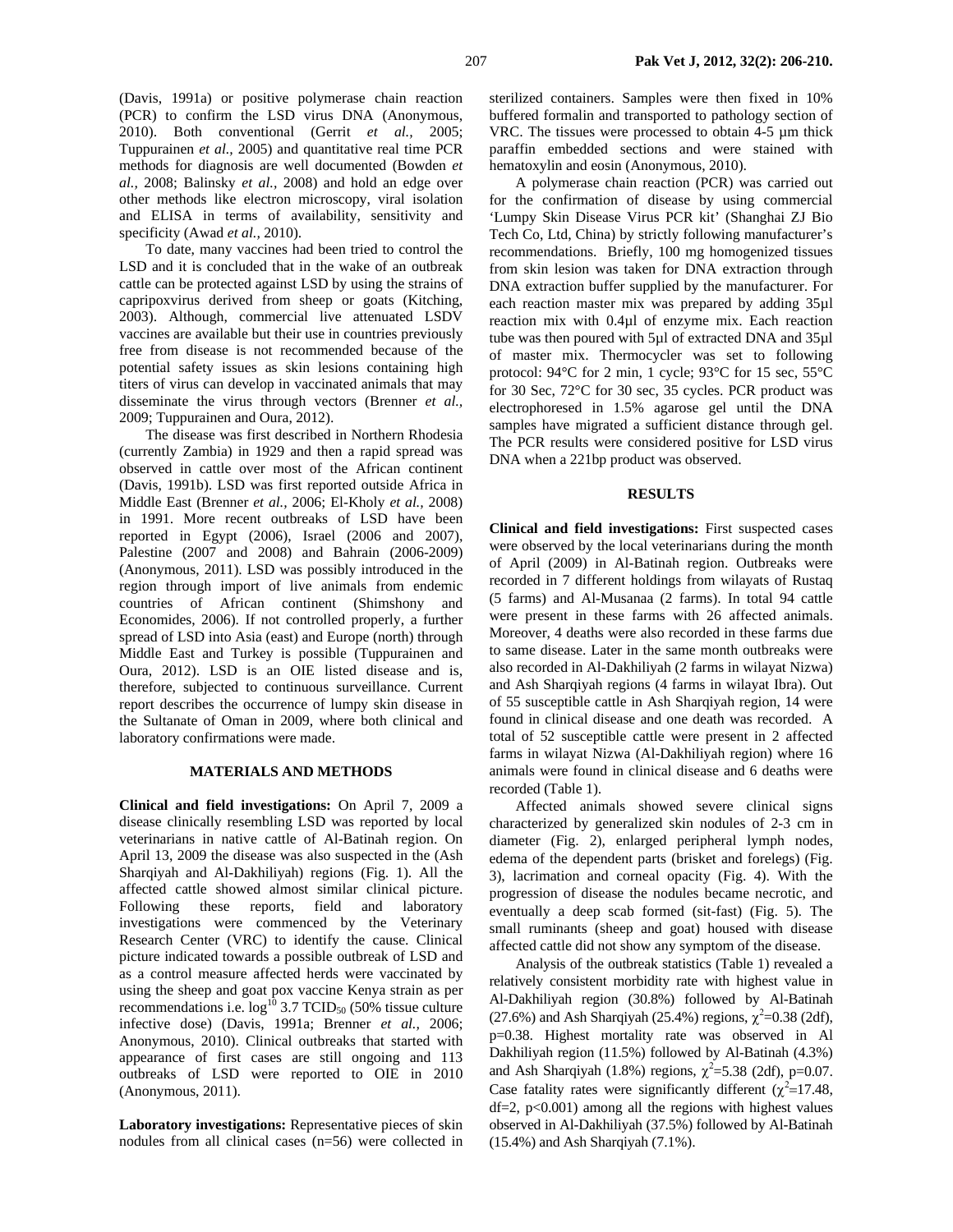**Table 1:** Morbidity, mortality and case fatality statistics of lumpy skin disease outbreaks in the Sultanate of Oman during 2009

| Region        | Wilayat      | LSD Affected | Susceptible | Confirmed | Deaths | Morbidity Rate | <b>Mortality Rate</b> | <b>Case Fatality Rate</b> |
|---------------|--------------|--------------|-------------|-----------|--------|----------------|-----------------------|---------------------------|
|               |              | Farms        | Cattle      | Cases     |        | (%)            | $(\%)$                | (%)                       |
| Al-Batinah    |              |              | 94          | 26        |        | 27.6           |                       | $15.4^2$                  |
|               | Rustag       |              | 52          | 20        |        |                |                       |                           |
|               | Musnaa       |              | 42          | ь         |        |                |                       |                           |
| Ash Sharqiyah |              |              | 55          | 14        |        | 25.5           | l.8                   | 7.1 <sup>2</sup>          |
|               | <b>Ibra</b>  |              | 55          | 14        |        |                |                       |                           |
| Al-Dakhiliyah |              |              | 52          | 16        |        | 30.8           | 11.5                  | 37.5                      |
|               | <b>Nizwa</b> |              | 52          | 16        |        |                |                       |                           |
| Total         |              |              | 201         | 56        |        | 27.9           | 5.5                   | 19.6                      |

Values with different numeric superscripts differ significantly,  $\chi^2$ =17.48, df=2, P<0.001.



**Fig. 1:** Wilayats (n=4) and regions (n=3) of the Sultanate of Oman affected with lumpy skin disease outbreaks during 2009.



**Fig. 2:** Large circumscribed skin nodules in LSD affected cattle.



**Fig. 3:** Brisket edema in LSD affected cattle.



**Fig. 4:** Corneal opacity and lacrimation in LSD infected cow.



**Fig. 5:** Progression of lumpy skin disease: note the necrotic nodules and deep scab formation (sitfast).



**Fig. 6:** Photomicrograph of skin showing granuloma with intracytoplasmic inclusions due to lumpy skin disease virus. H&E; X 400.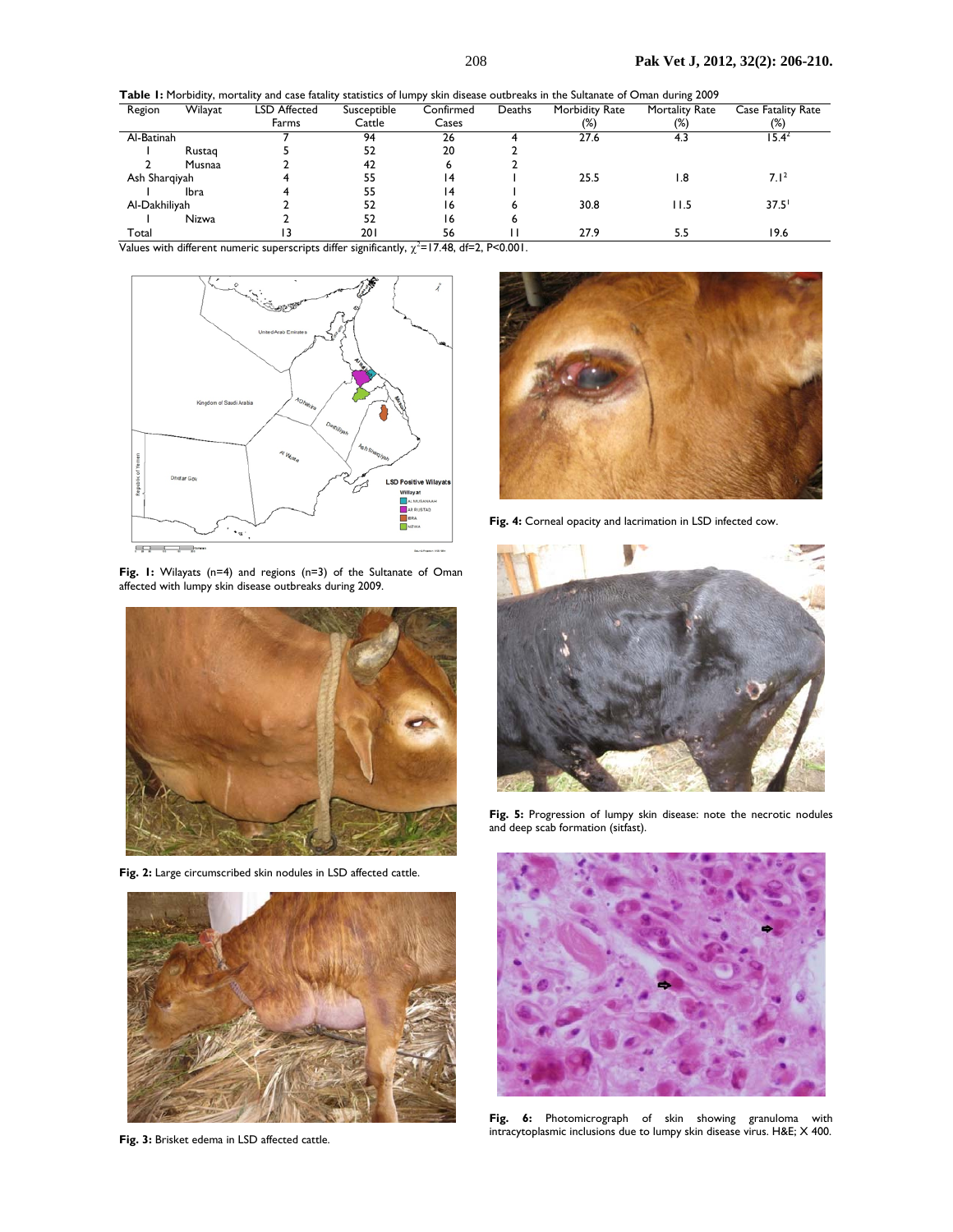

**Fig. 7:** PCR product (221bp) confirming the presence of LSD virus DNA in the samples taken from skin lesion of infected cow. Line 1: DNA ladder

Line 2: Positive Sample from Al Batinah Region

- Line 3: Positive sample from Ash Sharqiyah Region
- Line 4: Positive sample from Al Dakhiliyah Region

**Laboratory Investigations:** The H and E stained section from different parts of the skin lesion showed ballooning degeneration of epithelial cells and presence of eosinophilic intracytoplasmic inclusion bodies due to infection with lumpy skin disease virus (Fig. 6) as demonstrated by positive PCR results. A 221bp size of PCR product was obtained from all suspected samples indicating the presence of LSD virus DNA (Fig. 7).

#### **DISCUSSION**

Exotic pathogens are of a major threat to national economies as they tend to spread more rapidly because of initial confusions in field and laboratory diagnosis. A rapid, reliable laboratory diagnosis is required to confirm occurrence of an exotic disease along with the adaptation of a prompt control measures to limit its spread.

Clinical picture of the disease led to the speculations about occurrence of LSD at affected farms. Outstanding features of the disease i.e. characteristic skin nodules, enlarged lymph nodes, brisket edema and absence of disease in sheep and goats cohorts were in accord with those documented by Coetzer (2004), Brenner *et al*. (2006), Radostits *et al.,* (2007), Gari *et al.* (2010) and Salib and Osman (2011). Similarly, histopathological picture of epithelial degeneration with intracytoplasmic inclusion bodies also pointed towards presence of lumpy skin disease virus as reported in literature (Ali *et al.,* 1990; Brenner *et al.,* 2006; Tuppurainen *et al.,* 2011).

Morbidity (27.9%) and mortality (5.7%) observed during this outbreak were in agreement with other authors who report that the LSD is a disease with high morbidity (1-90%) and low mortality (<10%) rates (Davis, 1991a; Salib and Osman, 2011) and these values can fluctuate according to geography, climate, management conditions, immune status of animal, breed and strain of virus involved (Tuppurainen and Oura, 2012). Differences observed between the mortality and case fatality rates in 3 regions could be attributed to variations in the agroecological zones and husbandry practices. Similar was reported by the Gari *et al.* (2010) in a questionnaire based

study of risk factors responsible for the spread of LSD in Ethiopia who concluded that the observed differences in prevalence and severity of disease could be linked to diversity of agro-climatic zones and farming practices.

Laboratory confirmation was made upon the results of a positive PCR reaction and this is a quick, sensitive, reliable method as antigenic resemblance of LSD virus with sheep and goat poxvirus makes the diagnosis through routine serological tests (virus neutralization, indirect fluorescent antibody test, ELISA etc.) impossible (Gerrit *et al.,* 2005; Tuppurainen *et al.,* 2005; Balinsky *et al.,* 2008; Anonymous, 2010). PCR is also preferred over other reliable methods of virus isolation and electron microscopy because these are not readily available and time consuming (El-Kholy *et al.,* 2008; Awad *et al.,* 2010).

Current report indicates towards occurrence of lumpy skin disease in the Sultanate of Oman, where diagnosis was made based upon the clinical picture, absence of disease in small ruminant cohorts, histopathological findings and PCR results. Introduction of disease in the Sultanate can be attributed to the infected livestock movement as Oman regularly imports cattle from African continent (where disease is endemic) to meet its food requirements (Shimshony and Economides, 2006). Prevailing farming conditions, uncontrolled animal movement, communal grazing and nomadism may spread LSD further in the affected regions and the country. Keeping in view the economic impact of LSD a strict surveillance and quarantine regulation is required by the animal disease control authorities in the Sultanate.

#### **REFERENCES**

- Ali AA, EH Attia, A Selim and YM Abdul-Hamid, 1990. Clinical and pathological studies on lumpy skin disease in Egypt. Vet Rec, 127: 549-550.
- Anonymous, 2010. Manual of Diagnostic Tests and Vaccines for Terrestrial Animals (mammals, birds and bees). 6<sup>th</sup> Ed, Office International Des Epizootics, Paris.
- Anonymous, 2011. World Animal Health Information Database. Disease information: lumpy skin disease (http://web.oie.int/wahis/ public.php?page=home). Accessed on July 24, 2011.
- Awad WS, AK Ibrahim, K Mahran, KM Farrah and MIA Moniem, 2010. Evaluation of different diagnostic methods for diagnosis of lumpy skin disease in cows. Trop Anim Health Prod, 42: 777-783.
- Balinsky CA, G Delhon, G Smoliga, M Prarat, RA French, SJ Geary, DL Rock and LL Rodriguez, 2008. Rapid preclinical detection of sheep pox virus by a real-time PCR assay. J Clin Microbiol, 46: 438-442.
- Bowden TR, SL Babiul, GR Parkyn, JS Copps and DB Boyle, 2008. Capripox virus tissue tropism and shedding: A quantitative study in experimentally infected sheep and goats. Virology, 371: 380-393.
- Brenner J, M Haimovitz, E Oron, Y Stram, O Fridgut, V Bumbarov, L Kuznetzova, Z Oved, A Waserman, S Garazzi, S Perl, D Lahav, N Edery and H Yadin, 2006. Lumpy skin disease (LSD) in a large dairy herd in Israel, June 2006. Isr J Vet Med, 61: 73-77.
- Brenner J, M Bellaiche, E Gross, D Elad, Z Oved, M Haimovitz, A Wasserman, O Firedgut, Y Stram, V Bumbarov and H Yadin, 2009. Appearance of skin lesions in cattle populations vaccinated against lumpy skin disease statutory challenge. Vaccine, 27: 1500-1503.
- Carn VM and RP Kitching, 1995. The clinical response of cattle following infection with lumpy skin disease (Neethling) virus. Arch Virol, 140: 503–513.
- Chihota CM, LF Rennie, RP Kitching and PS Mellor, 2001. Mechanical transmission of lumpy skin disease virus by *Ades aegypti* (Diptera.: Culicidae). Epidemiol Infect, 126: 317-321.
- Coetzer JAW, 2004. Lumpy skin disease. In: Infectious Diseases of Livestock. 2nd Ed. Coetzer JAW and RC Justin (eds). Oxford University Press, Cape Town, South Africa, pp: 1268-1276.
- Davis FG, 1991a. Lumpy skin disease of cattle: A growing problem in Africa and the Near East. Anim Gen Res, 68